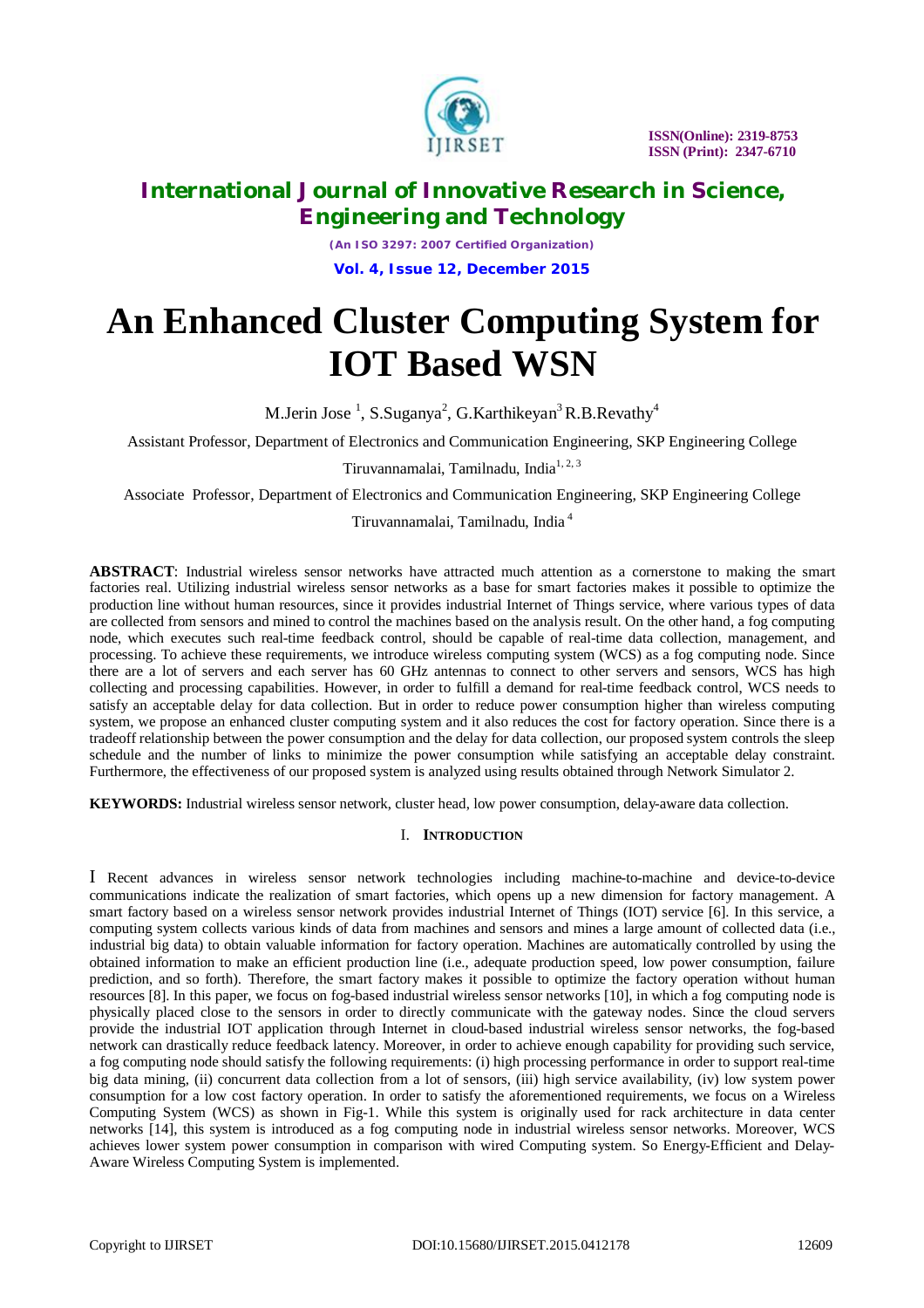

*(An ISO 3297: 2007 Certified Organization)* **Vol. 4, Issue 12, December 2015**



 **Fig-1: Our envisioned industrial wireless sensor network using wireless computing system**.

But in order to further reduction in power consumption, in this paper, we introduce a cluster computing system .We aim to investigate a system operation scheme for industrial IOT service. Since IOT service is sensitive to the delay, we need to satisfy an acceptable delay for data collection. Additionally, we need to reduce the power consumption of our envisioned system in order to achieve an energy-efficient factory. Consequently, both delay for data collection and system power consumption should be considered. Furthermore, based on the trade-off relationship, we propose an Energy-Efficient and Delay-Aware Cluster Computing System (E2DA-CCS). Our proposed system minimizes the system power consumption while satisfying the acceptable delay of each datum, by controlling the number of servers in a sleep state and the number of links (i.e., the degree of servers).

# **II. ENERGY-EFFICIENT CLUSTERING STRUCTURES IN WSN**

# **2.1. Clustering**

Traditional (or flat) routing protocols for WSN may not be optimal in terms of energy consumption. Clustering can be used as an energy-efficient communication protocol. The objectives of clustering are to minimize the total transmission power aggregated over the nodes in the selected path, and to balance the load among the nodes for prolonging the network lifetime. Clustering is a sample of layered protocols in which a network is composed of several Clumps (or clusters) of sensors. As shown in Figure 2, each clump or cluster is managed by a special node or leader, called cluster head (CH), which is responsible for coordinating the data transmission activities of all sensors in its clump. All sensors in a cluster communicate with a cluster head that acts as a local coordinator or sink for performing intra-transmission arrangement and data aggregation. Cluster heads in tern transmits the sensed data to the global sink. The transmission distance over which the sensors send their data to their cluster head is smaller compared to their respective distances to the global sink. Since a network is characterized by its limited wireless channel bandwidth, it would be beneficial if the amount of data transmitted to the sink can be reduced. To achieve this goal, a local collaboration between the sensors in a cluster is required in order to reduce bandwidth demands. As shown in Figure 2, clustering usually localizes the routing setup within the cluster and therefore it reduces the routing overhead by each node and the topology maintenance overhead. Using clustering, the network appears smaller and more stable. The information, generated from neighboring sensor nodes, is often redundant and highly correlated, so data aggregation by each cluster head conserves communication bandwidth as well. Moreover, the ability to use different power levels in inter-cluster and intra cluster communication reduces the Interferences and the collisions in the network resulting in a better throughput. Clustering is a challenging task. CHs often lose more energy compared to regular nodes. It is necessary to perform reclustering periodically in order to select energy-abundant nodes to serve as CHs, thus distributing the load uniformly on all the nodes.

# **2.2. Sleep Mode**

Since low system power consumption is required, we use a sleep mode for the servers in our envisioned system. Therefore, we introduce a summary of sleep mode and demonstrate mathematical expressions to evaluate the system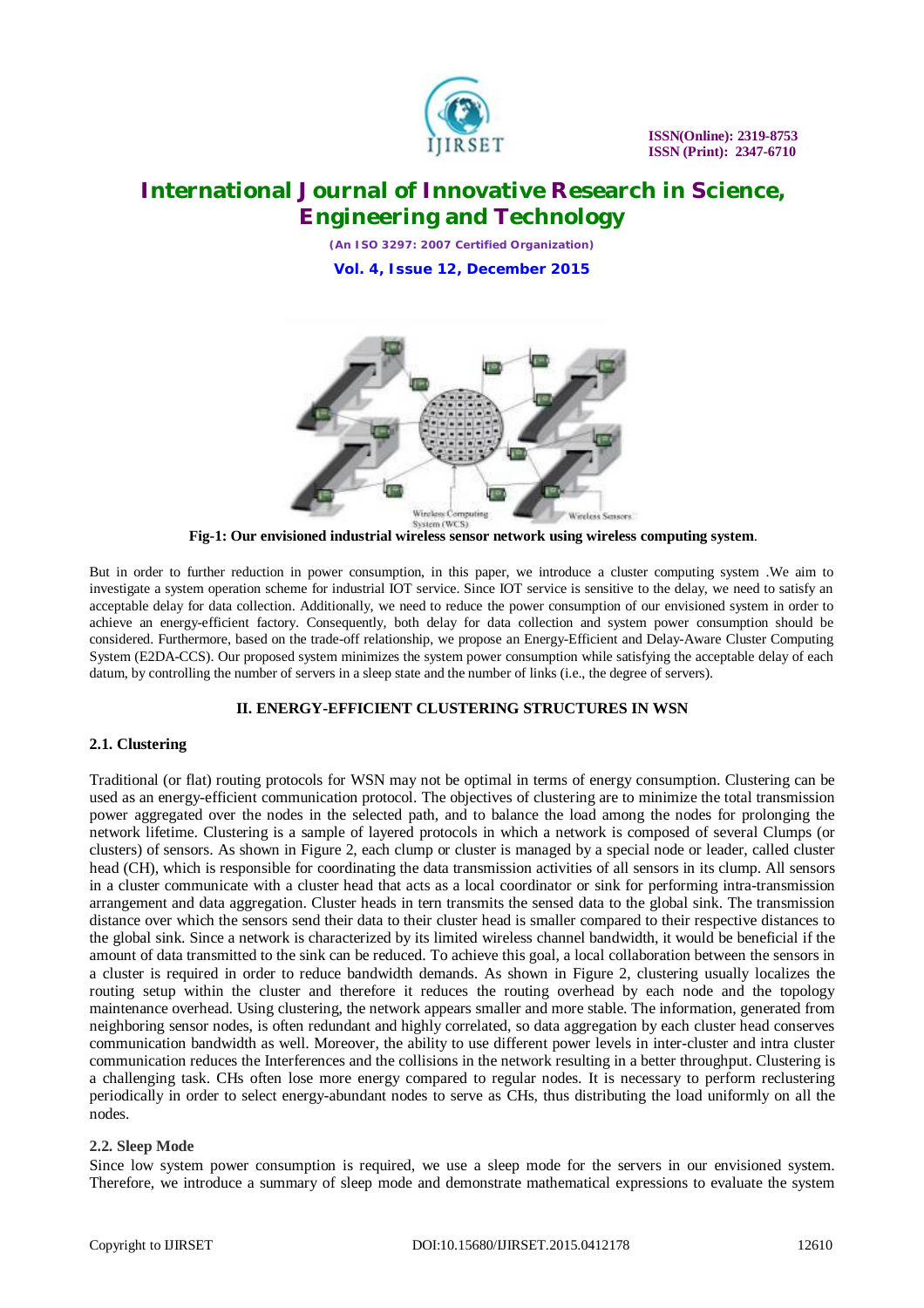

*(An ISO 3297: 2007 Certified Organization)*

**Vol. 4, Issue 12, December 2015**

power consumption and data collection delay in multi-hop communication. The sleep mode aims to reduce system power consumption by letting some servers enter the sleep state. During the sleep state, the power consumption of the server is low. Assuming that the ratio of servers in sleep state is  $\rho$ , the system power consumption [W], E<sub>system</sub>, is expressed as

$$
E_{\text{system}} = \rho E_{\text{sleep}}^{\text{server}} + (1 - \rho) E_{\text{active}}^{\text{server}}, \quad \underline{\qquad (1)}
$$

Where  $E_{\text{layer}}^{\text{server}}$  and  $E_{\text{server}}^{\text{server}}$  active are the power consumption of the server in sleep state and that in active state, respectively. However, servers cannot act as router while in sleep state in this system. In other words, servers in sleep state are removed from the intrasystem network and the original degree distribution of the network,  $p_k$ , is changed. Here, we assume that the servers in sleep state are randomly selected regardless of their degree and location.

#### **2.3 Trade-Off Relationship between Power Consumption and Delay**

The rest of this section describes the trade-off relationship between system power consumption and internal delay, which is derived from the aforementioned mathematical expressions. Fig. 3 shows the effects of the number of servers in sleep state on the system power consumption and average internal delay and the parameters are set as follows:

$$
E_{\text{sleep}}^{\text{server}} = 10.008 \text{ W}, E_{\text{active}}^{\text{server}} = 32.3 \text{ W}
$$

 $N=100$ ,  $\mu=0.4$ ,  $\lambda=0.02$  As shown in Fig-3(a), the system power consumption can be reduced in inverse proportion to the number of servers in sleep state. On the other hand, as shown in Fig-3(b), the average internal delay increases with the increase of the number of servers in sleep state because the average hop count between servers becomes higher in such case. From these results, we can show a trade-off relationship between the system power consumption and internal delay. Consequently, we need to investigate an optimization scheme that considers both system power consumption and internal delay to find an optimal number of servers in sleep state.

Since a network with lower degree has a shorter time slot cycle, the delay is lower when the number of servers in sleep state is low. However, since the hop-count increases in an exponential fashion and growth rate is higher in case of lower degree, the internal delay in the network with lower degree becomes higher when the numbers of servers in sleep state.



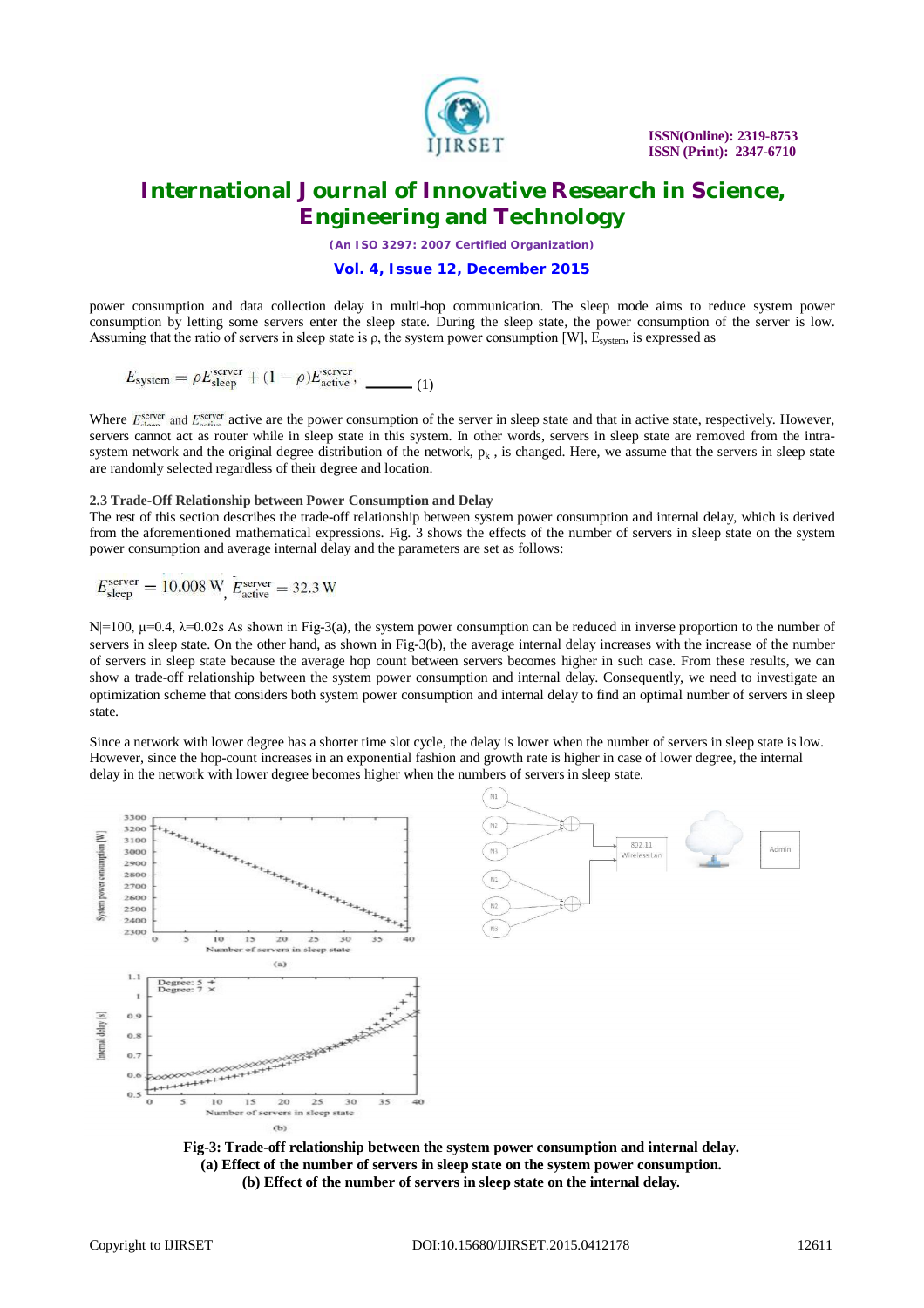

*(An ISO 3297: 2007 Certified Organization)*

#### **Vol. 4, Issue 12, December 2015**

#### **III. PROPOSED ENERGY-EFFICIENT AND DELAY-AWARE CLUSTER COMPUTING SYSTEM**

In this section, we describe the proposed operation scheme for our envisioned computing system. First, we introduce a bock diagram of Cluster Computing system second; we introduce an optimization problem to minimize the system power consumption while satisfying an acceptable delay constraint. Then, based on the optimization problem, we propose a system operation procedure that jointly controls the sleep mode and the degree of servers in a dynamic scenario.

### **3.1. Cluster Computing System**

This block diagram explains the operational principals of cluster computing system of our proposed model. The N1, N2…, Nn denotes the nodes in NS2, in real time it is considered as different types of sensors used in industrial, medical and in various sectors.In our system we clumps(i.e.,clustering) this nodes by using one of the efficient clustering algorithm. The protocol used to cluster this nodes are IEEE 802.15.4 that is wireless personal area network **.** A WPAN (wireless personal area network) is a personal area network - a network for interconnecting devices centered around the individual person's workspace.

A wireless personal area network (WPAN) is a type of personal network that uses wireless communication technologies to communicate and transfer data between the users's connected devices. It allows an individual to connect all or most of his or her devices together and access the Internet or a local network using any of the native/supported wireless communication techniques. WPAN is also known as a short wireless distance network. Now this nodes are clustered to the clustering head which is nothing but one of the node in This cluster head is more efficient node, which used to transmit the packets to the IOT server. This clustering head uses the IEEE 802.11 as a protocol.

A wireless LAN (or WLAN, for wireless local area network, sometimes referred to as LAWN, for local area wireless network) is one in which a mobile user can connect to a local area network (LAN) through a wireless (radio) connection. The IEEE 802.11 group of standards specifies the technologies for wireless LANs. 802.11 standards use the Ethernet protocol and CSMA/CA (carrier sense multiple access with collision avoidance) for path sharing and include an encryption method, the Wired Equivalent Privacy algorithm. By using 802.11 protocol cluster head transfer the data to the admin that is IOT server through cloud in real time. But in ns2 it is send using WIFI module present in the cluster head. By using cluster computing system we get better energy efficiency when compared to the wireless computing system. This also achieve reduced acceptable delay, it also provide better network lifetime and throughput.

### **IV. PERFORMANCE EVALUATION**

In this section, we evaluate the performance of our proposed energy-efficient and delay-aware operation scheme in our envisioned system by using extensive computer simulations. Furthermore, we confirm the effectiveness of our proposal in comparison with conventional schemes.

### **4.1. Parameter Settings**

The simulations are executed for 100 seconds. In these simulations, a wireless computing system consisting of 100 servers is considered as a system configuration. The antenna uses a single channel from 59:5 to 62:5 GHz, which is divided into multiple time slots based on our multiple access schemes, where the length of each time slot is 0:02 s. As a channel model, the transmission power, antenna gain, and noise power level are set to 10 dBm, 10 dB, and 70 dBm. Additionally, the path loss is calculated by using Due to the limitation of radiation angle the degree of servers varies from 5 to 13.The power consumption of the servers in active state and that in sleep state are set to 32:3W and 10:008W respectively. Additionally, the servers in sleep state need 20 s to start-up

.The computing system receives 1000 packets=s, with 1500 bytes per packets, from the sensors. In order to periodically vary the minimum acceptable internal delay of these packets  $D<sub>int</sub>(t)$  is given by

$$
D_{\text{int}}(t) = \frac{\sin(t/A)}{B} + C,\tag{2}
$$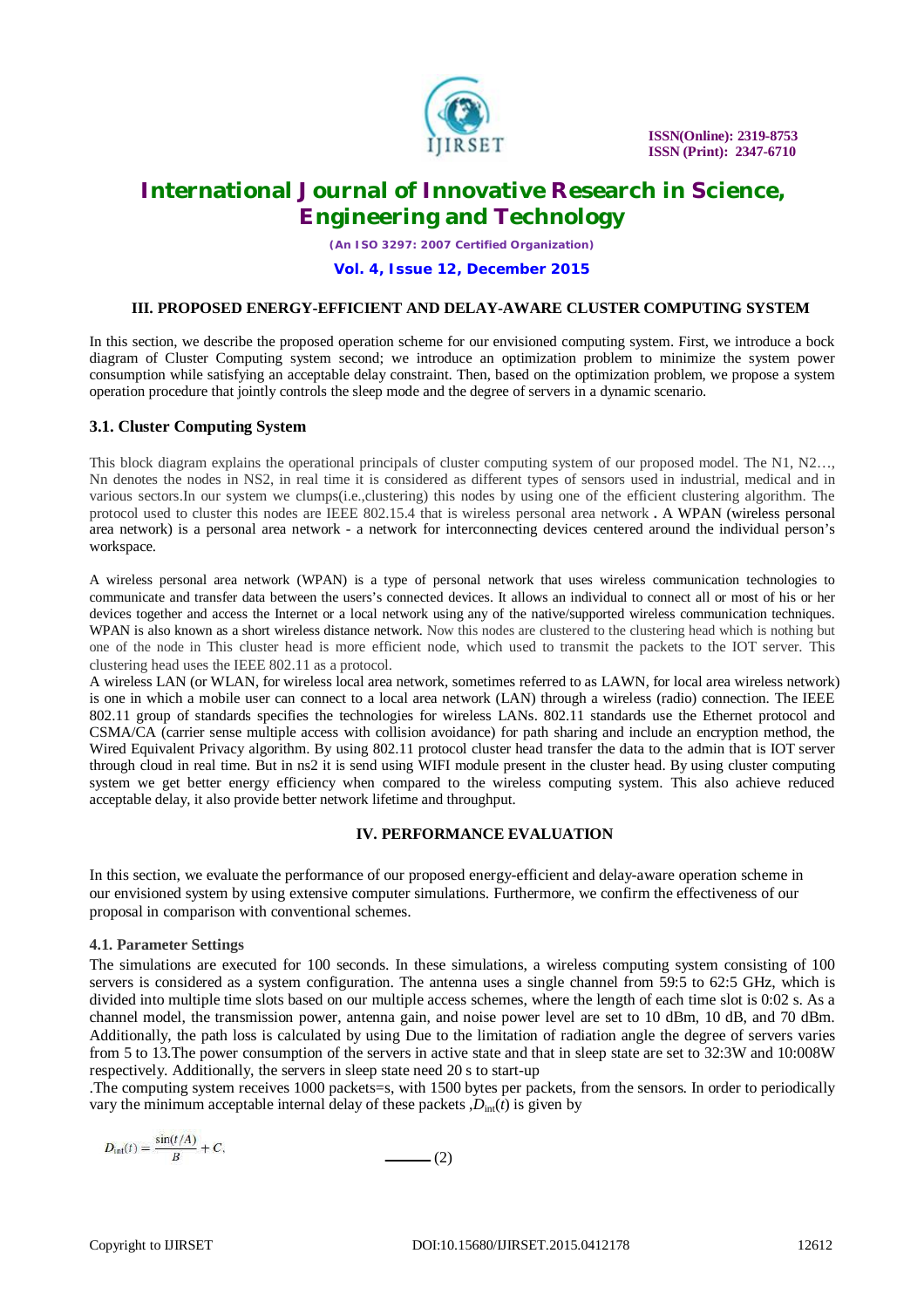

*(An ISO 3297: 2007 Certified Organization)*

**Vol. 4, Issue 12, December 2015**

Where *A* denotes the weight factor for length of cycle, *B* is the weight factor for range of acceptable internal delay, and *C*

denotes the average acceptable internal delay. Additionally,we consider two functions of *D*int(*t*) in order to evaluate the performance with different ranges of acceptable internal delay. In scenario 1, *A*, *B* and *C* are set to 8, 8, and 0:75. In this Case, the range of acceptable internal delay is small. On the other hand, in scenario 2, *A*, *B* and *C* are set to 8, 5, and 0:75. These settings can model a wider range of acceptable internal delay. Fig. 5 demonstrates the change of minimum acceptable delay in each scenario.



**Fig-5: Change in minimum value of acceptable internal delay.**

In order to verify the effectiveness of our proposal, we compare it with the conventional schemes. As one of the conventional schemes, we use a scheme that dynamically controls the sleep scheduling but uses a constant degree, referred to as dynamic sleep with constant degree (DSCD), where the degree is set to 7. The other scheme, referred to as constant sleep with constant degree (CSCD), consistently uses a constant number of servers in sleep state and the degree of servers in active state, where these values are set to 10 and 7.

# **4.2. Evaluating the Power Consumption**

This graph explains the energy consumption ratio between the existing system and the proposed system. By using cluster computing system we reduce the energy consumption in proposed system. Compare to the existing system, in our proposed system the energy consumption is decreased by 11%. This graph explains time versus energy consumption. By using cluster computing system only we achieve this low value energy consumption. The energy consumption achieved by wireless computing system is 650 kJ (i.e., in existing system). But in cluster computing system that is proposed system the energy consumption is reduced when comparison with existing system by 11%.the energy consumed by cluster computing system is 580kJ.



**Fig -6: Evaluating the improvements in Energy consumption.**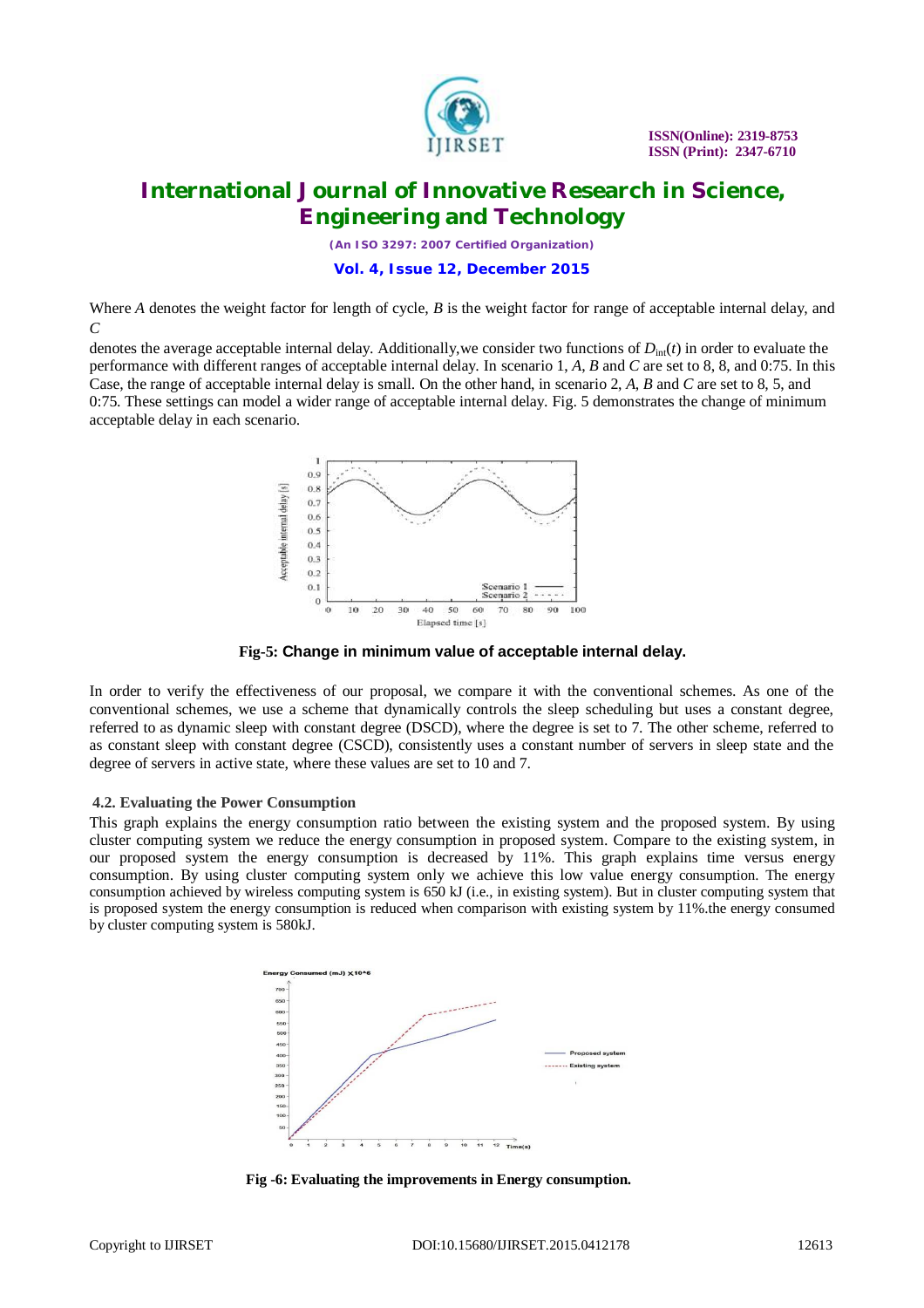

*(An ISO 3297: 2007 Certified Organization)*

**Vol. 4, Issue 12, December 2015**

### **4.3 Evaluating the Improvement in Throughput**

This graph explains the throughput ratio between the Existing system and proposed system. Throughput is nothing but number of successful message transmitted to destination. By using cluster computing system we can achieve this much level of throughput. Compare to the wireless computing system, we can easily achieve the throughput highly in cluster computing system. In the existing system the through put value is low, but we improve this throughput in cluster computing system. For this graph explains the increased throughput level in proposed system. The throughput achieved by existing system (wireless computing system) is 210kbps but by proposed system (cluster computing system) it is nearly upto 320kbps i.e., 36% of improvement in throughput is achieved by using cluster computing system.



**Fig-7: Evaluating the improvement in Throughput**

### **V. CONCLUSION**

Towards the realization of smart factories based on wireless sensor networks, in this paper, we investigated a novel computing system and its operation scheme. Since conventional computing systems lack the capabilities required for providing industrial IOT applications (i.e., high processing and communication capability, high durability, and low power consumption), we first introduced a computing system based on clustering technology. Additionally, we derived a mathematical model to evaluate the performance of our envisioned system based on complex network theory. This model showed the existence of a trade-off relationship between power consumption and delay aware for data collection. Consequently, we proposed an energy-efficient and throughput system operation scheme. Our proposed scheme controls the sleep scheduling and network connectivity to reduce the system power consumption while satisfying an acceptable delay, which is decided based on the requirement of industrial IOT applications. Simulation results showed that by appropriately selecting the number of servers in sleep state and the degree of servers in active state, the proposal can improve both the system power consumption and satisfaction ratio of throughput compared to other approaches.

### **REFERENCES**

[1] Katsuya Suto, Hiroki Nishiyama, Nei kato, "An Energy-Efficient and Delay Aware Wireless Computing System for Industrial Wireless Sensor Network," IEEE Internet Things , vol. 3,pp.2169-3536,Apr.2015.

[2] S. Savazzi, V. Rampa, and U. Spagnolini, ``Wireless cloud networks for the factory of things: Connectivity modeling and layout design,'' IEEE Internet Things J., vol. 1, no. 2, pp. 180\_195, Apr. 2014.

[3] E. Shellshear, R. Berlin, and J. S. Carlson, "Maximizing smart factory systems by incrementally updating point clouds," IEEE Comput. Graph Appl., vol. 35, no. 2, pp. 62\_69, Mar./Apr. 2015.

[4] J. Pan, L. Cai, Y. T. Hou, Y. Shi, and S. X. Shen, ``Optimal base-station locations in two-tiered wireless sensor networks,'IEEE Trans. Mobile Comput., vol. 4, no. 5, pp. 458\_473, Sep./Oct. 2005.

[5] F. Wang, C. Xu, L. Song, and Z. Han, ``Energy-efficient resource allocation for device-to-device underlay communication,'' IEEE Trans. Wireless Commun., vol. 14, no. 4, pp. 2082\_2092, Apr. 2015.

[6] M. R. Palattella, N. Accettura, L. A. Grieco, G. Boggia, M. Dohler, and T. Engel, ``On optimal scheduling in duty-cycled industrial IoT applications using IEEE802.15.4e TSCH,'' IEEE Sensors J., vol. 13, no. 10, pp. 3655\_3666, Oct. 2013.

[7] F. Salvadori et al., ``Monitoring in industrial systems using wireless sensor network with dynamic power management,'' IEEE Trans. Instrum. Meas., vol. 58, no. 9, pp. 3104\_3111, Sep. 2009.

[8] A. A. Kumar S., K. Øvsthus, and L. M. Kristensen, ``An industrial perspective on wireless sensor networks\_A survey of requirements, protocols, and challenges,'' IEEE Commun. Surveys Tuts., vol. 16, no. 3,pp. 1391\_1412, Aug. 2014.